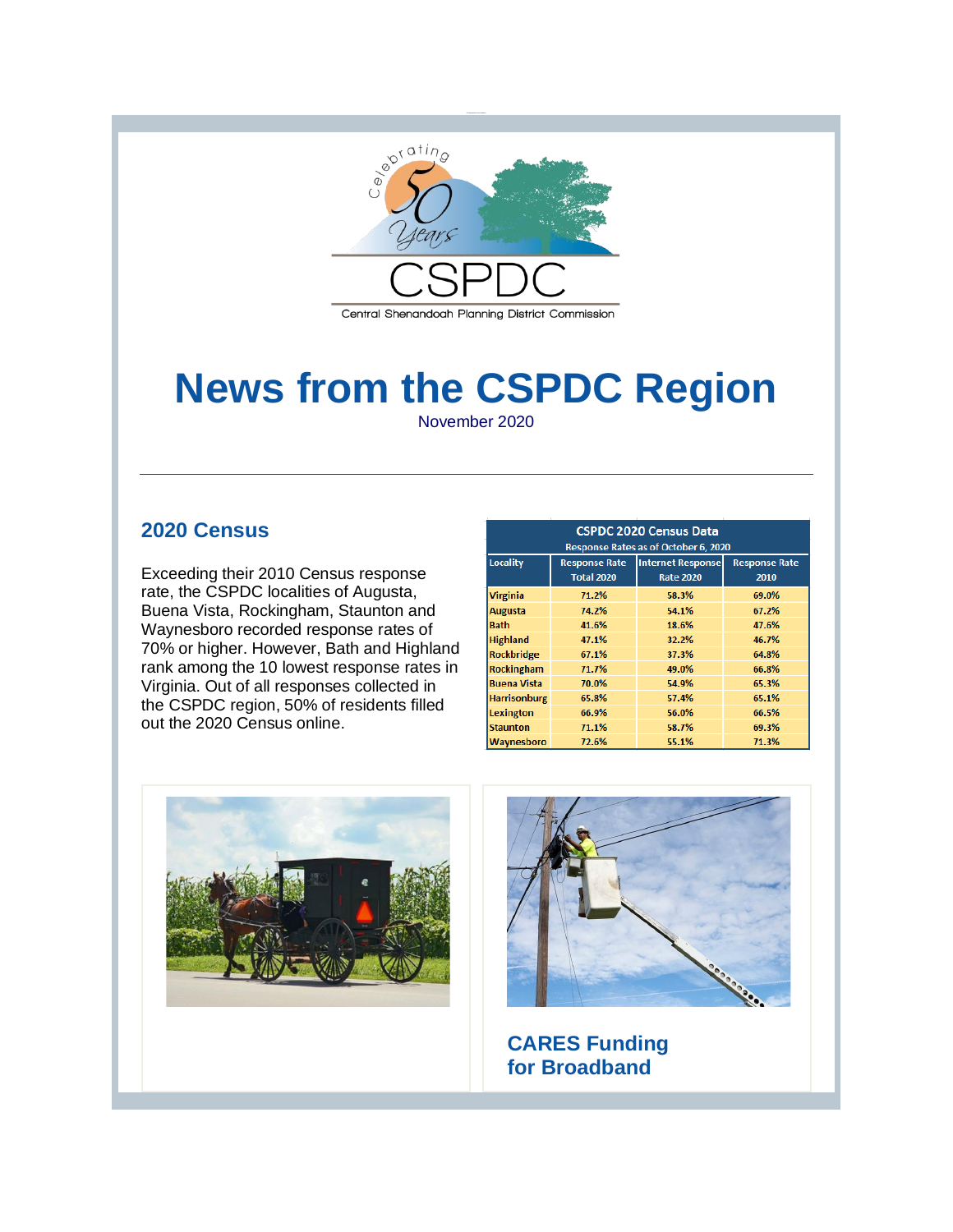### **CTB Approves TAP & State of Good Repair Applications**

On October 21, 2020, the Commonwealth Transportation Board (CTB) amended the FY 2020-2025 Six Year Improvement Program to include new projects in the CSPDC region. Eight localities applied for funding through...

On October 8, Governor Northam announced a new, fast-track program to distribute \$30M in CARES Act funds, targeting rural broadband access across the Commonwealth. With a requirement that the funds be expended and service in place by December 25...

#### **[Continue Reading](http://r20.rs6.net/tn.jsp?f=001QXRxc6kh5M_Vx0HXmuaCUmlw3cDzr7RaiAcLT0CjmOF-r3gibYpAxmges-xMluUpcxhFLUfA9PoVHIUZA62TRNFzrIhiBjo5hbIvBuo47z7tbDJ0bf3Z7AcKPNkSIY8zsMVjIeiliaTlmXad1DJyLRy9kCUBm_2tgRM4_8J9TU930tO490gRvO0YXOqpEPtBXK5nZyDPeOg=&c=L98p9Iwpe-HlFPFmjW9HopSRea0SAHSpBge6Uy4OzEBNCdIxYntpRg==&ch=wItw0GFX5sW61q5vnAv0fmzVhu0bwmD2EPOZf3jgIlbcfBQRPetmNg==)**

**[Continue Reading](http://r20.rs6.net/tn.jsp?f=001QXRxc6kh5M_Vx0HXmuaCUmlw3cDzr7RaiAcLT0CjmOF-r3gibYpAxmges-xMluUpiBJWSEp-7PCTCNOg_TDv3eFVEfTNTqQ8BpbEIRh6McQZdL4t9eXoBLMgwgJ0nPjLcGRfc27mAkEKRbfhJM2U5KYfSPpmLw5HNjShGFMLce5ws8xoUp5q6M7ToHL2gyH8gS1ygE2q8OQ11EMFpid_dpf2sHkD5MHOXUKAnJTqQEs=&c=L98p9Iwpe-HlFPFmjW9HopSRea0SAHSpBge6Uy4OzEBNCdIxYntpRg==&ch=wItw0GFX5sW61q5vnAv0fmzVhu0bwmD2EPOZf3jgIlbcfBQRPetmNg==)**



### **COVID-19 Recovery Dashboard**

Follow regional impacts of COVID-19 using the CSPDC Recovery Dashboard, scheduled to launch this November on the CSPDC website. The Recovery Dashboard will feature interactive graphs that display data on localities' unemployment rates, unemployment benefits claims, COVID-19 cases and tax revenues.



# **Shenandoah Rail Trail Exploratory Partnership**

CSPDC staff are members of the **[Shenandoah Rail Trail Partnership](http://r20.rs6.net/tn.jsp?f=001QXRxc6kh5M_Vx0HXmuaCUmlw3cDzr7RaiAcLT0CjmOF-r3gibYpAxtKMfz2dLiHE9ym-ID4oCx5Q-OEBdeoJJDQpBp3c5f-a-yDQhLOQiF293gbq9RO-yqcXgN6jaBj-u88IRRHbhhCiWZh_zd_KVUKyDWFwI401qq6dbAISQ5yJRu8GjCj8PcYZ-PnmqbZguThcmSjEqqjbey9IYmn07Q==&c=L98p9Iwpe-HlFPFmjW9HopSRea0SAHSpBge6Uy4OzEBNCdIxYntpRg==&ch=wItw0GFX5sW61q5vnAv0fmzVhu0bwmD2EPOZf3jgIlbcfBQRPetmNg==)**. The Partnership is a coalition of volunteers, local and PDC staff, advocacy groups, local and state elected officials who are working to build support for the project. CSPDC Executive Director Bonnie Riedesel serves as the Vice-Chair of the Rail Trail Partnership...

**[Continue Reading](http://r20.rs6.net/tn.jsp?f=001QXRxc6kh5M_Vx0HXmuaCUmlw3cDzr7RaiAcLT0CjmOF-r3gibYpAxmges-xMluUpVK4eZQZfcMBZrFPFzdfcL0MW_ee9VcggxY83ECJ5Bt-flNtgEcwyzsvPNESnrDqjt1E7nlatJPt9TpoyN1Q9y_UK0a2fvRQL2hwSmhoPY_fXDjZf_-QfHPI65WVVU5OXOy2yanSUBlrGDaJYB1fJ4w==&c=L98p9Iwpe-HlFPFmjW9HopSRea0SAHSpBge6Uy4OzEBNCdIxYntpRg==&ch=wItw0GFX5sW61q5vnAv0fmzVhu0bwmD2EPOZf3jgIlbcfBQRPetmNg==)**

**[Continue Reading](http://r20.rs6.net/tn.jsp?f=001QXRxc6kh5M_Vx0HXmuaCUmlw3cDzr7RaiAcLT0CjmOF-r3gibYpAxmges-xMluUpa3au_IKEq4-46oLxDAbFzLD98FeK9YX97UTmybE_HUnDIWboLONRymdPKsEcJBaGULm9D37-JnpU2Zmo_pz-Hh8nkn_ihsXcYaROphJkkvyO3yPJNun1L0u_IFOdLQ8WzGt7SuEShjbhRQMts8eQxCBQkAgnrgehn_4O1xVHhya6p0ECrYqMRQ==&c=L98p9Iwpe-HlFPFmjW9HopSRea0SAHSpBge6Uy4OzEBNCdIxYntpRg==&ch=wItw0GFX5sW61q5vnAv0fmzVhu0bwmD2EPOZf3jgIlbcfBQRPetmNg==)**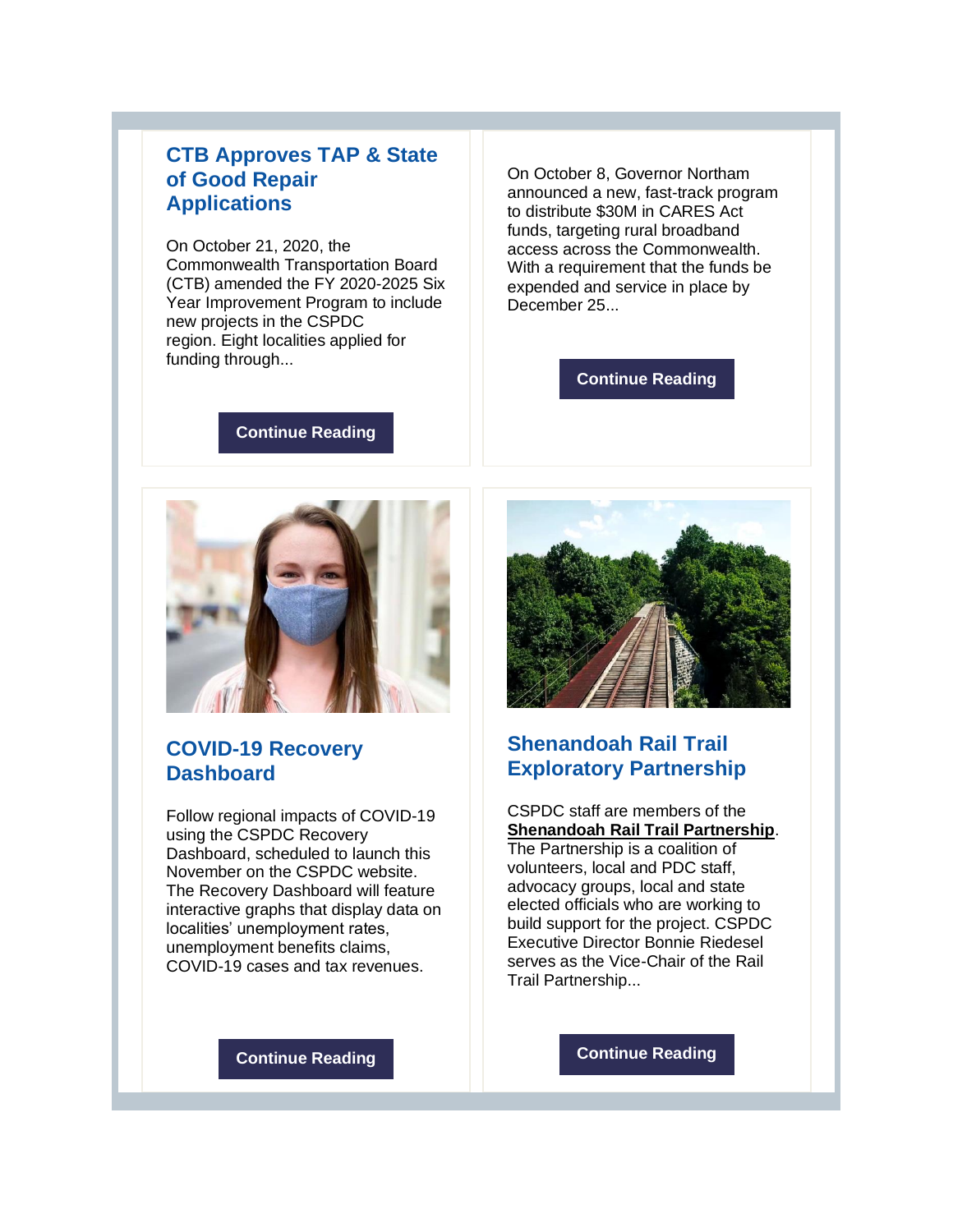

## **Fields of Gold Members Join Maple Syrup Trail**

This fall, Highland County, known for its award-winning maple syrup production, launched the **[Virginia](http://r20.rs6.net/tn.jsp?f=001QXRxc6kh5M_Vx0HXmuaCUmlw3cDzr7RaiAcLT0CjmOF-r3gibYpAxmges-xMluUpnNU1RRfGGnugJGsQZ1XZEekVb-NDmgR11wdH674Rqe4Az2WFdiSk3F2Wpa-kq68_-hvDk1horjtHO9R0LdlZVroQfCeeYtdHJUcbmg_j2KtrFnCFYbyDFIlxNzZRN4jG&c=L98p9Iwpe-HlFPFmjW9HopSRea0SAHSpBge6Uy4OzEBNCdIxYntpRg==&ch=wItw0GFX5sW61q5vnAv0fmzVhu0bwmD2EPOZf3jgIlbcfBQRPetmNg==)  [Maple Syrup Trail.](http://r20.rs6.net/tn.jsp?f=001QXRxc6kh5M_Vx0HXmuaCUmlw3cDzr7RaiAcLT0CjmOF-r3gibYpAxmges-xMluUpnNU1RRfGGnugJGsQZ1XZEekVb-NDmgR11wdH674Rqe4Az2WFdiSk3F2Wpa-kq68_-hvDk1horjtHO9R0LdlZVroQfCeeYtdHJUcbmg_j2KtrFnCFYbyDFIlxNzZRN4jG&c=L98p9Iwpe-HlFPFmjW9HopSRea0SAHSpBge6Uy4OzEBNCdIxYntpRg==&ch=wItw0GFX5sW61q5vnAv0fmzVhu0bwmD2EPOZf3jgIlbcfBQRPetmNg==)** The trail includes a passport program and offers visitors the chance to experience eight participating Highland County sugar camps throughout the year. The Maple Syrup Trail was formed to...



### **CSPDC Welcomes Nathan Garrison**

The CSPDC is pleased to announce that Nathan Garrison has been hired as a CSPDC Regional Planner. Nathan, a native of McGaheysville, acquired his associate's degree from Blue Ridge Community College and transferred to James Madison University where he received his bachelor's degree in Public Administration.

**[Continue Reading](http://r20.rs6.net/tn.jsp?f=001QXRxc6kh5M_Vx0HXmuaCUmlw3cDzr7RaiAcLT0CjmOF-r3gibYpAxmges-xMluUplqpaERYdz6ZVmrRlNNTuEqc6DX_6pc5eN358RDMbD6eb9A2N_rxLKqgatGgX6GgEJdMvAdW2TKzvY3p61zGqaxaruVgH92bO8a4iflmYxRLCFQ6hDPcMfcMhhOtme6crTdIgwHDz_jaHWYq5IITqmEeamFAUyjIUe7racFDmGBQ=&c=L98p9Iwpe-HlFPFmjW9HopSRea0SAHSpBge6Uy4OzEBNCdIxYntpRg==&ch=wItw0GFX5sW61q5vnAv0fmzVhu0bwmD2EPOZf3jgIlbcfBQRPetmNg==)**

**[Continue Reading](http://r20.rs6.net/tn.jsp?f=001QXRxc6kh5M_Vx0HXmuaCUmlw3cDzr7RaiAcLT0CjmOF-r3gibYpAxmges-xMluUpn1xbmTY_0MdYbr_Qan8QKt_p0drqrqErfDnslbge3wG1Ljjt4sLfhuTT2fk-XHCMwJ69k5y8EoIZL_Ca2ZVTbTUnOaLoCQUBrd7sWa-OdSwHObsabitwHa0NYXMwA4lg437Wm4NFTQ0=&c=L98p9Iwpe-HlFPFmjW9HopSRea0SAHSpBge6Uy4OzEBNCdIxYntpRg==&ch=wItw0GFX5sW61q5vnAv0fmzVhu0bwmD2EPOZf3jgIlbcfBQRPetmNg==)**

# **CSPDC in the News:**

**SAWMPO Long Range Transportation Plan Survey** [Read More](http://r20.rs6.net/tn.jsp?f=001QXRxc6kh5M_Vx0HXmuaCUmlw3cDzr7RaiAcLT0CjmOF-r3gibYpAxmges-xMluUpXtPVdsjvhOlcj7Ef6iE6CLypGoFtQ42NvBz28qPSoCUador4W2S4X5RJSWoRhpfywil7cam34p4uD6FeCo4DA8uU8Miro5fgCHieIrmCP2oCuJs5_voaNR_feQrmQew0ECZx4xBAo4FTP4M3CR_2Sdhox49H2nRJRXkwl9rube1Xcn94POH3Spf39__6LZAHfJyhFd5itoed9iaONJlXFw==&c=L98p9Iwpe-HlFPFmjW9HopSRea0SAHSpBge6Uy4OzEBNCdIxYntpRg==&ch=wItw0GFX5sW61q5vnAv0fmzVhu0bwmD2EPOZf3jgIlbcfBQRPetmNg==)

> **Flood Relief Assistance in Staunton**  [Read More](http://r20.rs6.net/tn.jsp?f=001QXRxc6kh5M_Vx0HXmuaCUmlw3cDzr7RaiAcLT0CjmOF-r3gibYpAxmges-xMluUppPKcUQ3ZrWq7llSb_5BlId3pTaIYoYAAKUIVed0u11eN75mTrHzKTkUVyCCCJZbKOyaH93DysL1gVUzFD3p5F8Xrdl9wkKVL9-C6S2vMeJ7hgMDfaXObjaCcKnmpA8Ca9xfckDpBTU8OB8OiLh_iVYUEyv52c6St2g9toEv40bfrzQJL7fWr2ZEInRvdXG5E&c=L98p9Iwpe-HlFPFmjW9HopSRea0SAHSpBge6Uy4OzEBNCdIxYntpRg==&ch=wItw0GFX5sW61q5vnAv0fmzVhu0bwmD2EPOZf3jgIlbcfBQRPetmNg==)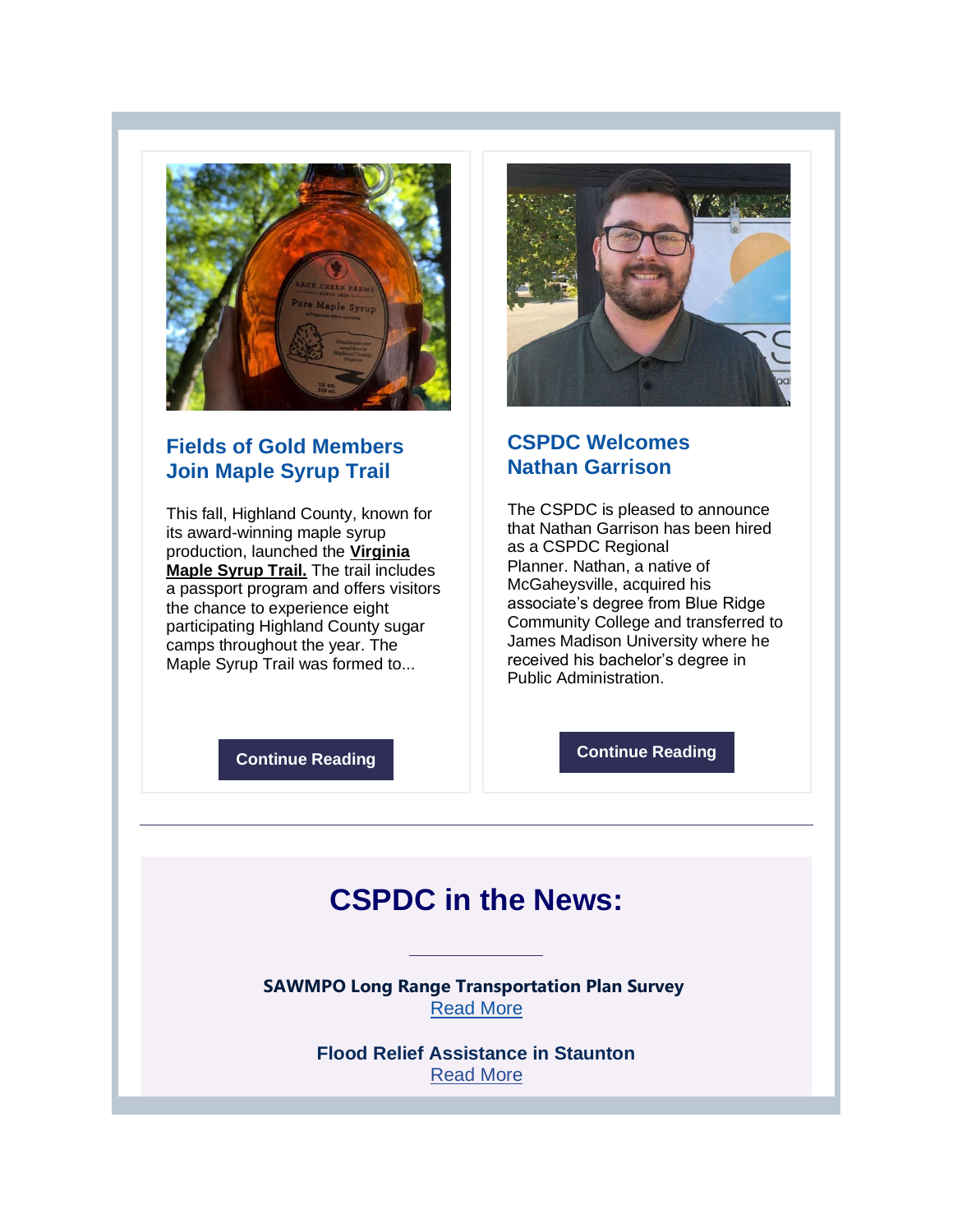**BRITE Bus can Help You Get to the Election Polls** [Read More](http://r20.rs6.net/tn.jsp?f=001QXRxc6kh5M_Vx0HXmuaCUmlw3cDzr7RaiAcLT0CjmOF-r3gibYpAxmges-xMluUpVN8UknaUyN_BktWyxJ1flJPVxeWs8huBsfysoAn2M7csZoDfJp7InOFaYCMx1Zv2rrIUrkdq2c5XVriPHzAY7Op88b_NEDlCPxSpn7XRbiTOZ5h2Wkwag6Q2XNCyfcnRYeq30JwD1Dg9vyxuOycf-ERpps09hYngWpmRhCFwwomuugLnjIC3fTz8vj4MpYRw5YTNpbvD8n7OB0gy9uT7ADmHBycXyB41MidgBeGIm7w=&c=L98p9Iwpe-HlFPFmjW9HopSRea0SAHSpBge6Uy4OzEBNCdIxYntpRg==&ch=wItw0GFX5sW61q5vnAv0fmzVhu0bwmD2EPOZf3jgIlbcfBQRPetmNg==)



# **CSPDC Resources:**

**[Regional Facts & Figures](http://r20.rs6.net/tn.jsp?f=001QXRxc6kh5M_Vx0HXmuaCUmlw3cDzr7RaiAcLT0CjmOF-r3gibYpAxmwwTBqKnMJBvrUNl-ZmgYkvO1rjPyiqL5EHhhu-cFmrOrYKV0AHdBTPhHcdGsXyLr1ad8oZrki_TtuaqNcukzQbXL7LzNoi4G4S9WdK-d3-&c=L98p9Iwpe-HlFPFmjW9HopSRea0SAHSpBge6Uy4OzEBNCdIxYntpRg==&ch=wItw0GFX5sW61q5vnAv0fmzVhu0bwmD2EPOZf3jgIlbcfBQRPetmNg==)** 

**[Regional Plans](http://r20.rs6.net/tn.jsp?f=001QXRxc6kh5M_Vx0HXmuaCUmlw3cDzr7RaiAcLT0CjmOF-r3gibYpAxgUOIlRNpgvaNSX2B_1kf54lpWIaX9dSd0xe3f6yTfSrGhBMrSz9xLKdDANvC-xQSHjns62Ya-EPipShsUlrge461gcgvkLfkC37PAfne5nV&c=L98p9Iwpe-HlFPFmjW9HopSRea0SAHSpBge6Uy4OzEBNCdIxYntpRg==&ch=wItw0GFX5sW61q5vnAv0fmzVhu0bwmD2EPOZf3jgIlbcfBQRPetmNg==)** 

**[Regional Data Center](http://r20.rs6.net/tn.jsp?f=001QXRxc6kh5M_Vx0HXmuaCUmlw3cDzr7RaiAcLT0CjmOF-r3gibYpAxgUOIlRNpgvaIt9Lv5VM-_tCxx3JPeQQTpHioDhqCSayDdwWH3K1lIxeOW-R4LxgYon7qwtL429B9M16h_s5k6o7ZAJBMWSgg7WwoRsg1qtU&c=L98p9Iwpe-HlFPFmjW9HopSRea0SAHSpBge6Uy4OzEBNCdIxYntpRg==&ch=wItw0GFX5sW61q5vnAv0fmzVhu0bwmD2EPOZf3jgIlbcfBQRPetmNg==)**

**[FY2020 Year in Review](http://r20.rs6.net/tn.jsp?f=001QXRxc6kh5M_Vx0HXmuaCUmlw3cDzr7RaiAcLT0CjmOF-r3gibYpAxsiGJG7M6OXQhf5pgZuOMmSf3e7xg4Jh-Y1wmQomgPtfDZcbSeVoZb23vXGDpLsKwi8DhVpf2SlhaYPGKEXiYC71W5FgfSkR0u46TG0FF27nLAiNGOqtXeokESYHIJJd3qGv5BhKER6sdaHTWN15zTQladUndqRPR9BHZVEGzqXRlipOfsPMaa8=&c=L98p9Iwpe-HlFPFmjW9HopSRea0SAHSpBge6Uy4OzEBNCdIxYntpRg==&ch=wItw0GFX5sW61q5vnAv0fmzVhu0bwmD2EPOZf3jgIlbcfBQRPetmNg==)**

**[Central Shenandoah Planning District Commission](http://r20.rs6.net/tn.jsp?f=001QXRxc6kh5M_Vx0HXmuaCUmlw3cDzr7RaiAcLT0CjmOF-r3gibYpAxs2ELOkCCeo2ttWcxcQQ-EqFWJuyJ68_nHniqGWjqhoWS0NcqsNwqVPUXw-dn0yUO-xRVzOpz8HeVpikNcH-k13vJ70F-HCEXg==&c=L98p9Iwpe-HlFPFmjW9HopSRea0SAHSpBge6Uy4OzEBNCdIxYntpRg==&ch=wItw0GFX5sW61q5vnAv0fmzVhu0bwmD2EPOZf3jgIlbcfBQRPetmNg==)** | **540-885-5174 [Email](mailto:kimberly@cspdc.org)** | **[Commissioners](http://r20.rs6.net/tn.jsp?f=001QXRxc6kh5M_Vx0HXmuaCUmlw3cDzr7RaiAcLT0CjmOF-r3gibYpAxmwwTBqKnMJBW8rhUxdk4EMNF4Z-b_2Wd0_J632pzj89RdXCXYot7h4BOBwYFp9ntEFze_8HrfSkBrxkrCyFdckcx_X_84RY0M_KHsQWNAUcvXZJMtNdWbur0vXUs2_piw==&c=L98p9Iwpe-HlFPFmjW9HopSRea0SAHSpBge6Uy4OzEBNCdIxYntpRg==&ch=wItw0GFX5sW61q5vnAv0fmzVhu0bwmD2EPOZf3jgIlbcfBQRPetmNg==)** | **[Staff](http://r20.rs6.net/tn.jsp?f=001QXRxc6kh5M_Vx0HXmuaCUmlw3cDzr7RaiAcLT0CjmOF-r3gibYpAxmwwTBqKnMJBBOnoWtpxYoAx8Id0I6gUhM-0njquVInM_qcD9h5IIJfihFQiX58yZvyUfGWKPDL36KlnmtWrDLlCGTatKN3P7VCbgPU6jeorhVC-YtPc5TM03VSg9En_qdbVk_RJPqGUehhjuVk5HQ-8AKnSZRC8bKfMDBm62ZcZS2Hcab99bV7_wH4dpxOMQbI0on_Mh2UEINKvFdynRsak1W-ztZvZYjc8J3CaY96qXAkUJ_Tv2eQ=&c=L98p9Iwpe-HlFPFmjW9HopSRea0SAHSpBge6Uy4OzEBNCdIxYntpRg==&ch=wItw0GFX5sW61q5vnAv0fmzVhu0bwmD2EPOZf3jgIlbcfBQRPetmNg==)**

STAY CONNECTED: **[BRITE Bus](http://r20.rs6.net/tn.jsp?f=001QXRxc6kh5M_Vx0HXmuaCUmlw3cDzr7RaiAcLT0CjmOF-r3gibYpAxoGAOTWLKEliVUv2tal2mzbtFqNCcoFIh_yrvpLHm4CZGRgRQCPnpgHc4bPl3JaXiG20nd6DjVuT2LneOi6xmQ75pwNDQ6BaDg==&c=L98p9Iwpe-HlFPFmjW9HopSRea0SAHSpBge6Uy4OzEBNCdIxYntpRg==&ch=wItw0GFX5sW61q5vnAv0fmzVhu0bwmD2EPOZf3jgIlbcfBQRPetmNg==)** | **[Bike the Valley](http://r20.rs6.net/tn.jsp?f=001QXRxc6kh5M_Vx0HXmuaCUmlw3cDzr7RaiAcLT0CjmOF-r3gibYpAxmEC6FML_gI1ZpNUEnBbeHwtIP2MjPUSHF8v-eiyJ3ok36xTSwBFHWvgbE3RvoVvFsIYeTfFSWAHRDmZfJ2l9Nll5kKKcohWww==&c=L98p9Iwpe-HlFPFmjW9HopSRea0SAHSpBge6Uy4OzEBNCdIxYntpRg==&ch=wItw0GFX5sW61q5vnAv0fmzVhu0bwmD2EPOZf3jgIlbcfBQRPetmNg==)** | **[Fields of Gold](http://r20.rs6.net/tn.jsp?f=001QXRxc6kh5M_Vx0HXmuaCUmlw3cDzr7RaiAcLT0CjmOF-r3gibYpAxs2ELOkCCeo2f-yYJWCrRrF5-nhB96be321JCWrOP0WIG0z9dSkcnsj3LJ7Rt_YImqZqWtDU0ZdwnRoXh3aisNZp-dPKxujlDw==&c=L98p9Iwpe-HlFPFmjW9HopSRea0SAHSpBge6Uy4OzEBNCdIxYntpRg==&ch=wItw0GFX5sW61q5vnAv0fmzVhu0bwmD2EPOZf3jgIlbcfBQRPetmNg==)** | **[SAWMPO](http://r20.rs6.net/tn.jsp?f=001QXRxc6kh5M_Vx0HXmuaCUmlw3cDzr7RaiAcLT0CjmOF-r3gibYpAxmEC6FML_gI1cKJLrpZjbZcDRZt_S9aNyRrvPdCkqNfNOSPFpFVOsI12NuxwFs-eF9PTo_IBL5EtZZWmArkg_gArQv__-IYFwQ==&c=L98p9Iwpe-HlFPFmjW9HopSRea0SAHSpBge6Uy4OzEBNCdIxYntpRg==&ch=wItw0GFX5sW61q5vnAv0fmzVhu0bwmD2EPOZf3jgIlbcfBQRPetmNg==)** | **[HRMPO](http://r20.rs6.net/tn.jsp?f=001QXRxc6kh5M_Vx0HXmuaCUmlw3cDzr7RaiAcLT0CjmOF-r3gibYpAxl0ZDm_jQ8MSKT5QMe-Y55e6l1PMLgg8WUlNpCIJj09JbDWlJs9M6ByZxWBRVIfFEqpDqx1-RldkEQaoMGO-_wdFS3YLys3ljA==&c=L98p9Iwpe-HlFPFmjW9HopSRea0SAHSpBge6Uy4OzEBNCdIxYntpRg==&ch=wItw0GFX5sW61q5vnAv0fmzVhu0bwmD2EPOZf3jgIlbcfBQRPetmNg==)** | **[VAPDC](http://r20.rs6.net/tn.jsp?f=001QXRxc6kh5M_Vx0HXmuaCUmlw3cDzr7RaiAcLT0CjmOF-r3gibYpAxtKMfz2dLiHEMXGRuKnFEhSgA5T_vBCZGSCyGGKI_6wKLDWjChw4kuNoLjs9ZNngFdp2admuISmtC_Lb7L6ZSKw=&c=L98p9Iwpe-HlFPFmjW9HopSRea0SAHSpBge6Uy4OzEBNCdIxYntpRg==&ch=wItw0GFX5sW61q5vnAv0fmzVhu0bwmD2EPOZf3jgIlbcfBQRPetmNg==)** | **[RideShare](http://r20.rs6.net/tn.jsp?f=001QXRxc6kh5M_Vx0HXmuaCUmlw3cDzr7RaiAcLT0CjmOF-r3gibYpAxmEC6FML_gI1re32QiFZpU2LB4y_0l06bivFBNoKNqh512TJZW_fM1NjGTZ_hcbm4jeaKCnX9ypPXvER951Dmq0Q5uvPoKKrUQ==&c=L98p9Iwpe-HlFPFmjW9HopSRea0SAHSpBge6Uy4OzEBNCdIxYntpRg==&ch=wItw0GFX5sW61q5vnAv0fmzVhu0bwmD2EPOZf3jgIlbcfBQRPetmNg==)** | **[SVP](http://r20.rs6.net/tn.jsp?f=001QXRxc6kh5M_Vx0HXmuaCUmlw3cDzr7RaiAcLT0CjmOF-r3gibYpAxgUOIlRNpgvaNe8edzmH0wgOdy6j0_qeFsGIOqFiq-8tOy0okDAjXZ-IiuQT1o8UYMvvjvv5C2yauB4MfOPvKKpQv7Un-xkRb3khiCxk-Hol&c=L98p9Iwpe-HlFPFmjW9HopSRea0SAHSpBge6Uy4OzEBNCdIxYntpRg==&ch=wItw0GFX5sW61q5vnAv0fmzVhu0bwmD2EPOZf3jgIlbcfBQRPetmNg==)**



Central Shenandoah Planning District Commission | 112 MacTanly Place, Staunton, VA 24401